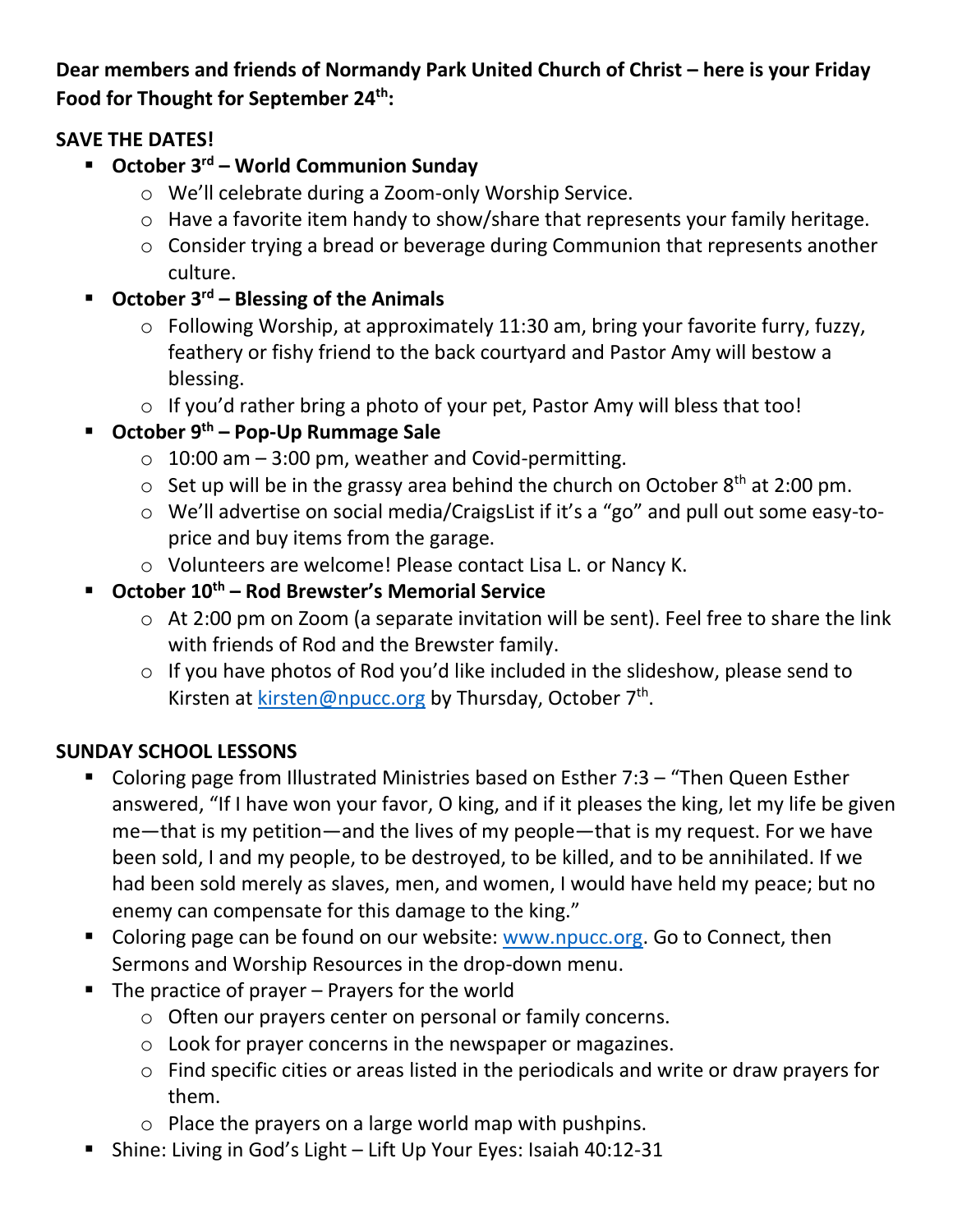- o How can we remember that God is always with us?
- o Pray prayers of praise for God's strength shown in creation.
- o Take turns saying, "We see your strength in (mountains, crashing waves)."
- o Learn about eagles. Find books or videos online to discover more about these amazing birds!

### **NOW RECRUITING NORMANDY PARK COMMUNITY FORESTERS**

- Become a Community Forester and support environmental restoration at Marine View Park in the City of Normandy Park!
- **First Fridays beginning October 1st, 10:00 am 1:00 pm.**
- The Community Foresters are a group of stewards committed to enhancing the upper section of Marine View Park by removing harmful, invasive vegetation, and installing healthy, native plants. They are learning all about restoration ecology and how to help our forests thrive. We invite you to join our Community Foresters program and be a part of Marine View Park's recovery. There is no experience necessary – just bring your enthusiasm, mask, water bottle, tough shoes and clothes, and layers for the weather.
- To sign up, or for more information, email Joy Wood at: [community.foresters@normandyparkwa.gov.](mailto:community.foresters@normandyparkwa.gov) Space is limited.
- Program sponsored by the City of Normandy Park and Restoration Analytics & Design LLC, funded by a grant from the King Conservation District.

### **PEOPLE OF FAITH DEMAND HUMANE TREATMENT OF HAITIAN MIGRANTS**

- People of faith are shocked and horrified by the escalation of Haitian deportations and expulsions and the inhumane treatment of Haitians by Border Patrol officers at the U.S. southern border. The egregious actions of U.S. Border Patrol officers towards Haitian asylum-seekers reflect our nation's long history of a broken immigration system built on racism and cruelty. Haitian children and families are at our borders because of multiple, compounding crises, including the assassination of President Jovenel Moïse, food insecurity, and natural disasters that wiped out schools and entire neighborhoods.
- Grounded in the convictions of their faith traditions to welcome the sojourner and provide refuge for the most vulnerable, members of the Interfaith Immigration Coalition are lifting their voices to urge President Biden and DHS Secretary Mayorkas to immediately stop deportations and expulsions of Haitians, end the Trump-era Title 42 policy, provide humanitarian protections for Haitians, and investigate the cruel mistreatment of Haitians by Border Patrol officers.
- The Interfaith Immigration Coalition is made up of 59 participating religious communities and denominations.
- For more information, visit: [https://www.interfaithimmigration.org/.](https://www.interfaithimmigration.org/)

#### **SNOQUALMIE TRIBE ANCESTRAL LANDS MOVEMENT**